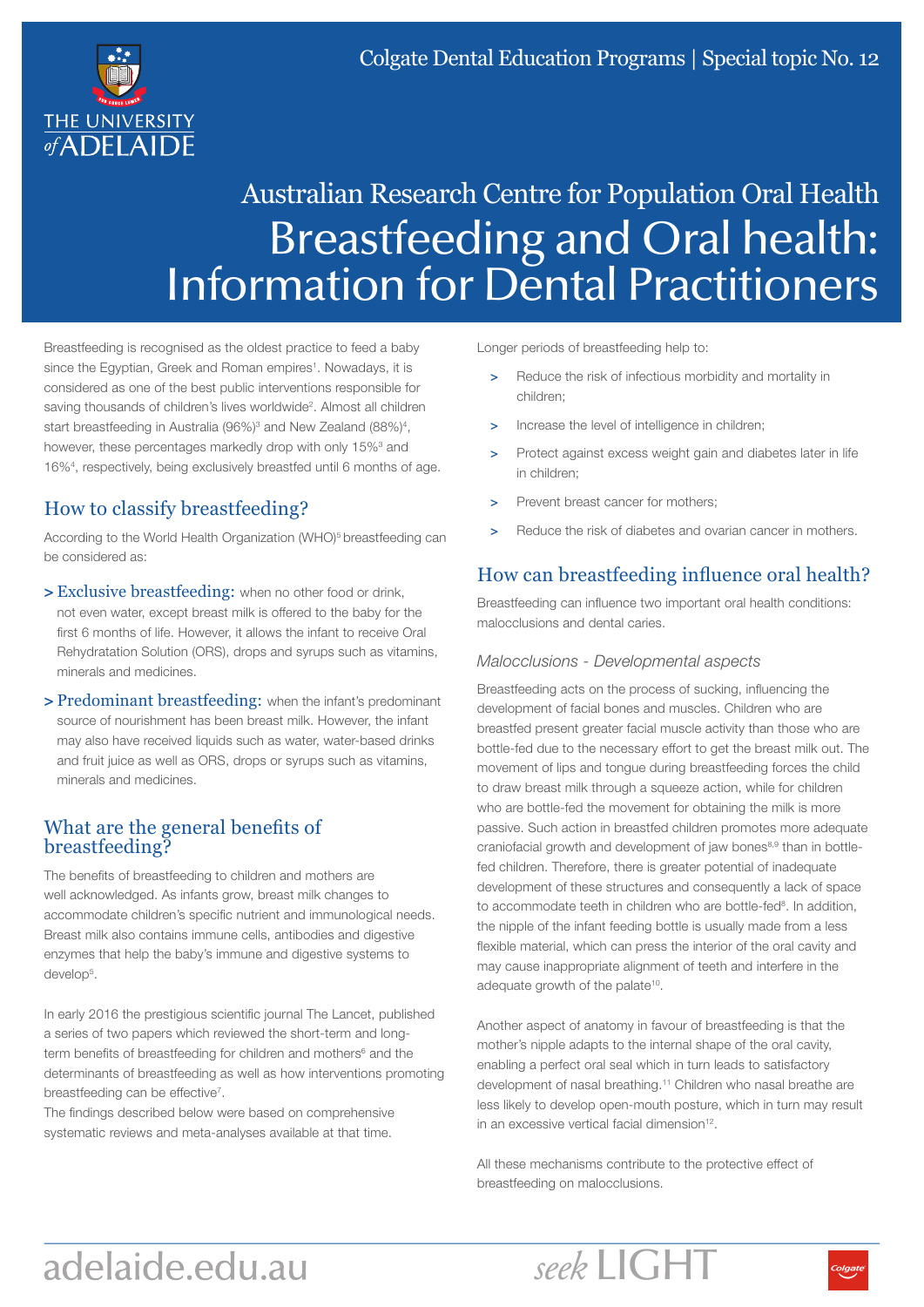#### Exclusive breastfeeding versus absence of exclusive breastfeeding

Results from a meta-analysis<sup>13</sup> which enrolled nearly 4,000 children from nine studies reported consistently that exclusive breastfeeding plays an important role in protecting against malocclusions, as displayed in Figure 1. The horizontal lines indicated in the graph (Figure 1) depict the result of each study involved in this metaanalysis. The longer the horizontal lines in the graph the less precise the result of the study. The solid vertical line in the middle reflects "the line of no effect" and, therefore, horizontal lines crossing "the line of no effect" show that there was no significant difference between both groups in comparison<sup>14</sup>. The diamond on the bottom of the graph demonstrates the overall effect of exclusive breastfeeding as a protective factor for malocclusions. The centre of the diamond represents that the presence of a malocclusion is 46% lower in children who were exclusively breastfed than in those who were not exclusively breastfed (pooled effect estimate).

Figure 1: Exclusive breastfeeding versus absence of exclusive breastfeeding. Results from a meta-analysis regression<sup>13</sup>.



### Breastfeeding for a long period versus breastfeeding for a short period

Another major contribution of systematic reviews and meta-analysis is related to how prolonged breastfeeding may contribute to prevent malocclusions. Results from 32 studies comprising 23,450 participants are presented in Figure 2. A pooled effect demonstrates that participants who were breastfed for a longer period were 60% less likely to develop malocclusions compared to those who were breastfed for a shorter period<sup>13</sup>.

Although most of the studies included in the two described metaanalyses examined the primary dentition, malocclusion at this stage is a risk factor for malocclusion in the permanent dentition.15

Figure 2: Breastfeeding for long period versus breastfeeding for short period. Results from a meta-analysis regression<sup>13</sup>.



#### *Dental Caries - Nutritional aspects*

Breastfeeding also has a protective effect against dental caries. Dental caries results from a demineralisation process caused by acids released by microorganisms, such as Streptococcus mutans, that use sugar as a substrate<sup>16</sup>. Hence, the protective role of breastfeeding against dental caries is related to the composition of breast milk compared to other substitutes, such as infant formula<sup>17</sup>. Lactose is the main type of sugar found in breast milk and is less cariogenic than sucrose, which is usually found in infant formulas<sup>17</sup>. This is because Streptococcus mutans is less able to metabolise lactose, and instead uses sucrose as a substrate<sup>17</sup>. Furthermore, breast milk contains antibodies and proteins which impede bacterial growth (including Streptococcus mutans)<sup>18</sup>. It is also true that some formulas significantly reduce pH, leading to demineralisation of the tooth enamel<sup>19</sup>.

Another aspect that contributes to the protective role of breastfeeding against dental caries is related to the anatomy of the mother's nipple when compared to bottle nipples. The bottle nipple blocks the access of saliva to the upper incisors, leading to a reduction of the salivary neutralisation capacity, and prolonged exposure of incisors to fermentable carbohydrates<sup>20</sup>.

The most updated evidence suggests that children up to 12 months who were exposed to more versus less breastfeeding, have reduced risk of dental caries<sup>21</sup>. This result arises from a meta-analysis which includes five studies. The diamond in Figure 3 shows a reduction on the risk of dental caries equal to 50% (overall effect).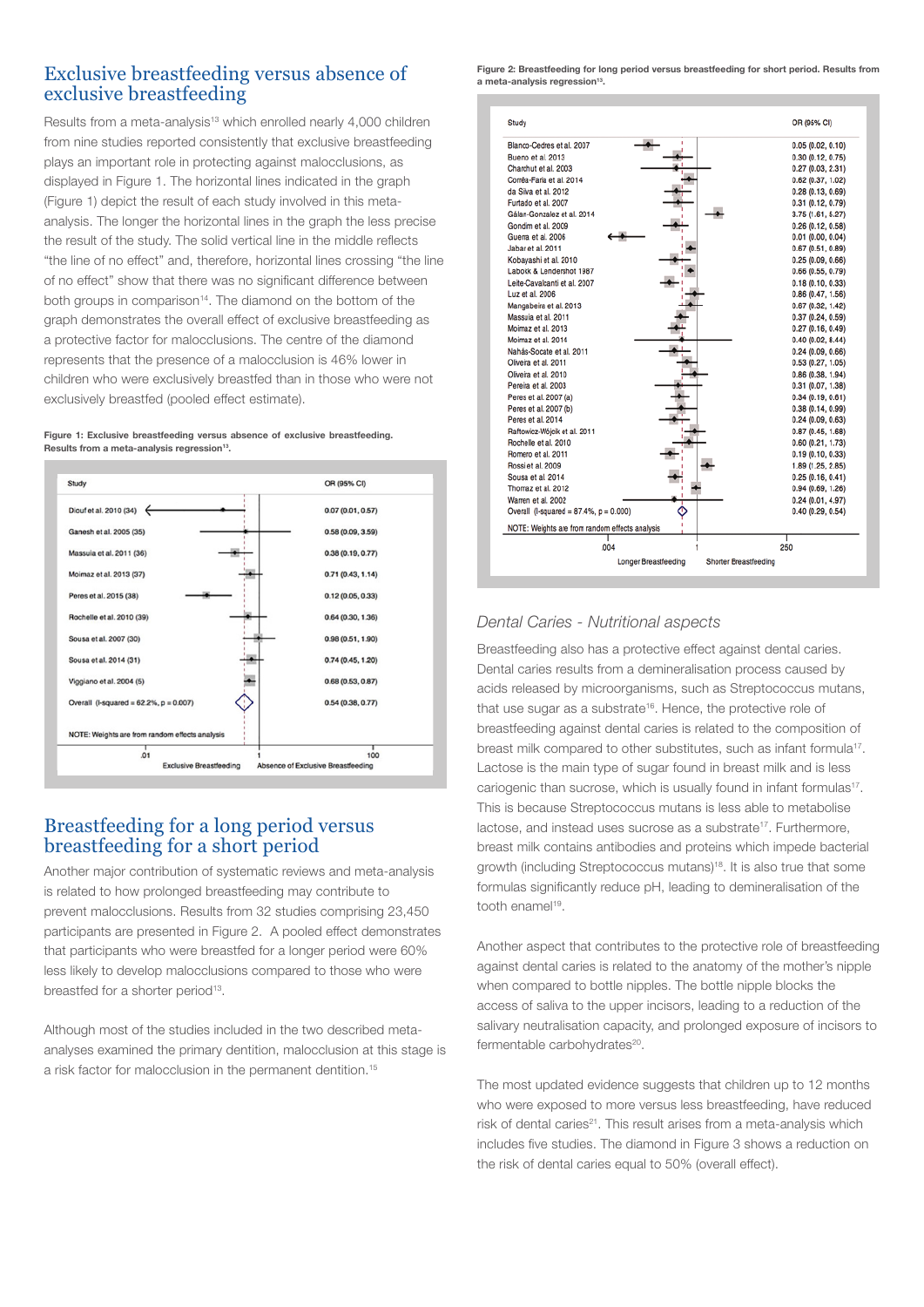Figure 3: More versus less breastfeeding up to 12 months of age and the risk of dental caries. Results from a meta-analysis regression<sup>21</sup>.



However, increased risk of dental caries was observed in children breastfed over more than 12 months in comparison with children who were not. Only seven studies have been included in the meta-analysis showing an approximate two-fold risk of dental caries among those who were breastfed beyond 12 months<sup>20</sup> (Figure  $4$ )<sup>21</sup>.

Figure 4: Breastfeeding beyond 12 months versus breastfeeding up to 12 months. Results from a meta-analysis regression<sup>21</sup>.



The potential explanation for this increased risk of caries among children breastfed over 12 months is frequent or nocturnal breastfeeding<sup>21</sup>. Although this relationship has not been well established, mothers who are breastfeeding should be advised on dietary and oral hygiene practices for their children at the earliest possible stage.

#### How long should mothers breastfeed their babies?

The WHO and the National Health and Medical Research Council in Australia recommend *"…exclusive breastfeeding for six months and then continued breastfeeding combined with solid foods for 12–24 months or as long as mother and baby desire5".*

#### How can dental practitioners advise mothers who are breastfeeding their babies?

As health professionals, dental practitioners have an important role in encouraging breastfeeding as a healthy behaviour. Some general recommendations are:

- > Encourage exclusive breastfeeding during the first six months and continued breastfeeding combined with solid foods for 12–24 months or as long as mother and baby desire;
- > Establish a positive relationship with patients' midwives and advise on the importance of breastfeeding for infants' general and oral health;
- > Inform mothers on general and oral health-related benefits of breastfeeding;
- > Advise mothers to reduce the frequency and amount of sugar intake of their children;
- > Provide oral hygiene and fluoride advice to mothers, such as tooth brushing with an appropriate fluoride toothpaste according to the age of the child.

Besides encouraging breastfeeding as a healthy behaviour, clinicians may clarify mothers' questions about the safety of medications used in dentistry that can be potentially excreted in breast milk. Although the most updated evidence is limited to studies with animals, for most drugs, the baby is exposed to a higher concentration during pregnancy than during lactation<sup>22</sup>. Therefore, dental practitioners should clearly understand the effects of the drugs on milk production and explain these effects to the patient, as well as consider dosage adjustment while breastfeeding<sup>23</sup>. The Australian Breastfeeding Association recommends practitioners and patients to access a free online database with information on drugs and lactation developed for health professionals and breastfeeding mothers. https://toxnet.nlm.nih.gov/newtoxnet/lactmed.htm